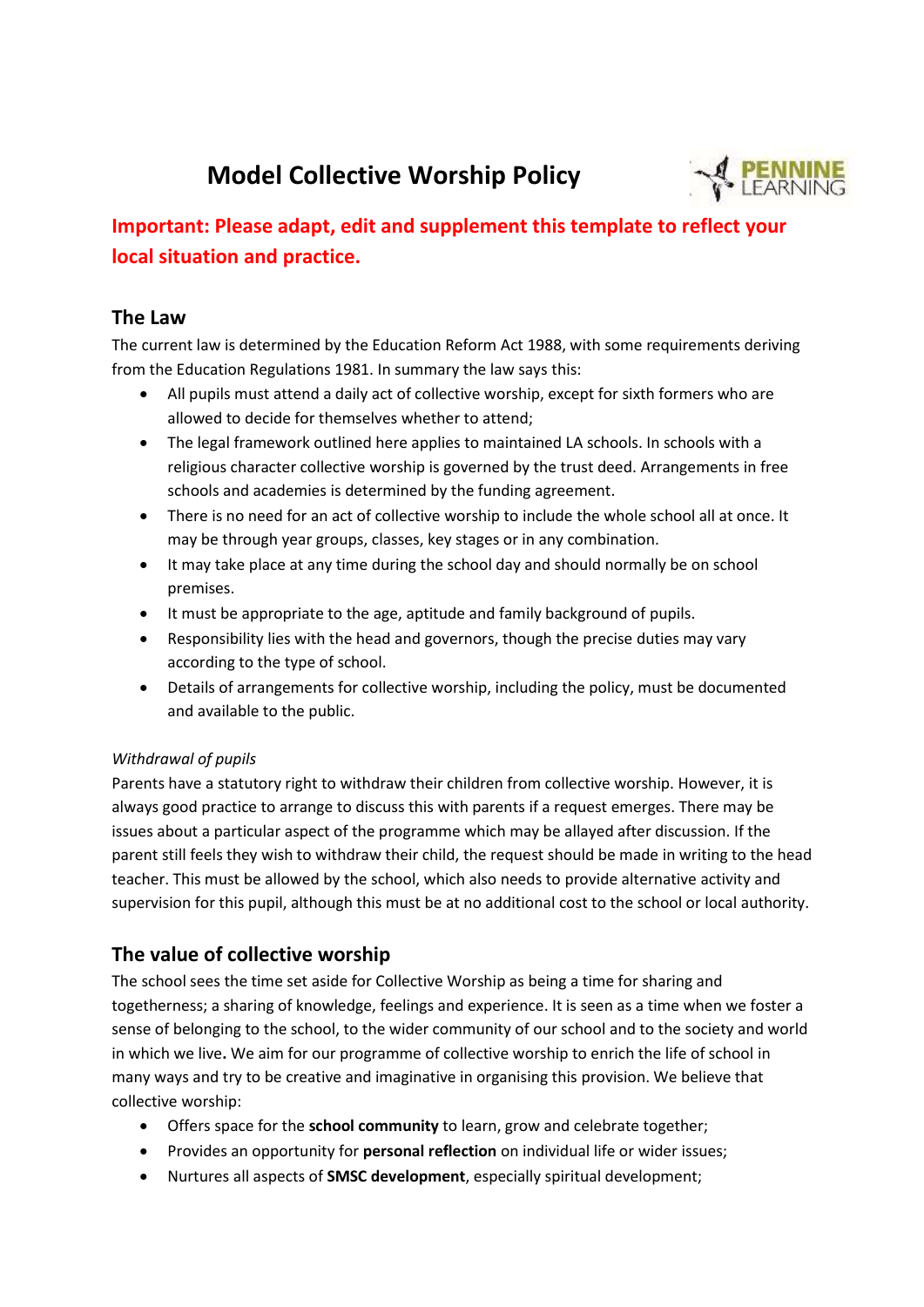- Offers opportunities to develop understanding of diverse faiths and cultures, so contributing to the promotion of **fundamental values**;
- Enables us to meet and engage with the **local community** through participants in assemblies;
- Responds to **topical or local issues** in a flexible and sensitive way;
- Provides chances for pupils and staff to **develop their own abilities** in preparing, presenting or evaluating assemblies.

We see collective worship as an educational opportunity with clear objectives for spiritual development and wider SMSC awareness. We use this time to encourage pupils to:

- Show interest in, and a concern for, members of the school community
- Celebrate special occasions together
- Show concern for the daily happenings in school life, the local community, the wider world
- Share appreciation of worthwhile projects undertaken by groups within the school
- Explore and review the variety of values, attitudes, standards, manifested in religions and society
- Reflect upon dimensions of human life the wonderful, beautiful, joyful, heroic, humorous, tragic, sorrowful
- Reflect on the way in which humankind has expressed the deepest spiritual feelings, through the creative and expressive arts, scientific discovery, religious practice, service to God and other people.

## **Organisation of Collective Worship**

*Outline your pattern and programme here….*

### **Principles and practice at our school**

These are our key principles in planning collective worship:

- All children will take part in Collective Worship every day.
- All members of staff will be given the opportunity to lead Collective Worship.
- All children will also be given the opportunity to take a lead and to participate.
- Members of appropriate organisations will be invited to share in Collective Worship.
- Themes used will sometimes relate to the cycle of the seasons, the wonders of the world, the deeds of man and the celebration of religious festivals. They will also relate to the children's interests – classroom activities, the interests of the community and values upheld by individuals and other communities.
- The themes will be put forward in a variety of ways, e.g. through story, prose, poetry, drama, art, music, discussion.
- There will be opportunity to recognise the distinctiveness of the many faiths and world views shared in our community.
- The collective worship will include the singing of hymns and songs and opportunities are given, both to join in with and to listen to prayers.
- Time will also be provided for silence and reflection.